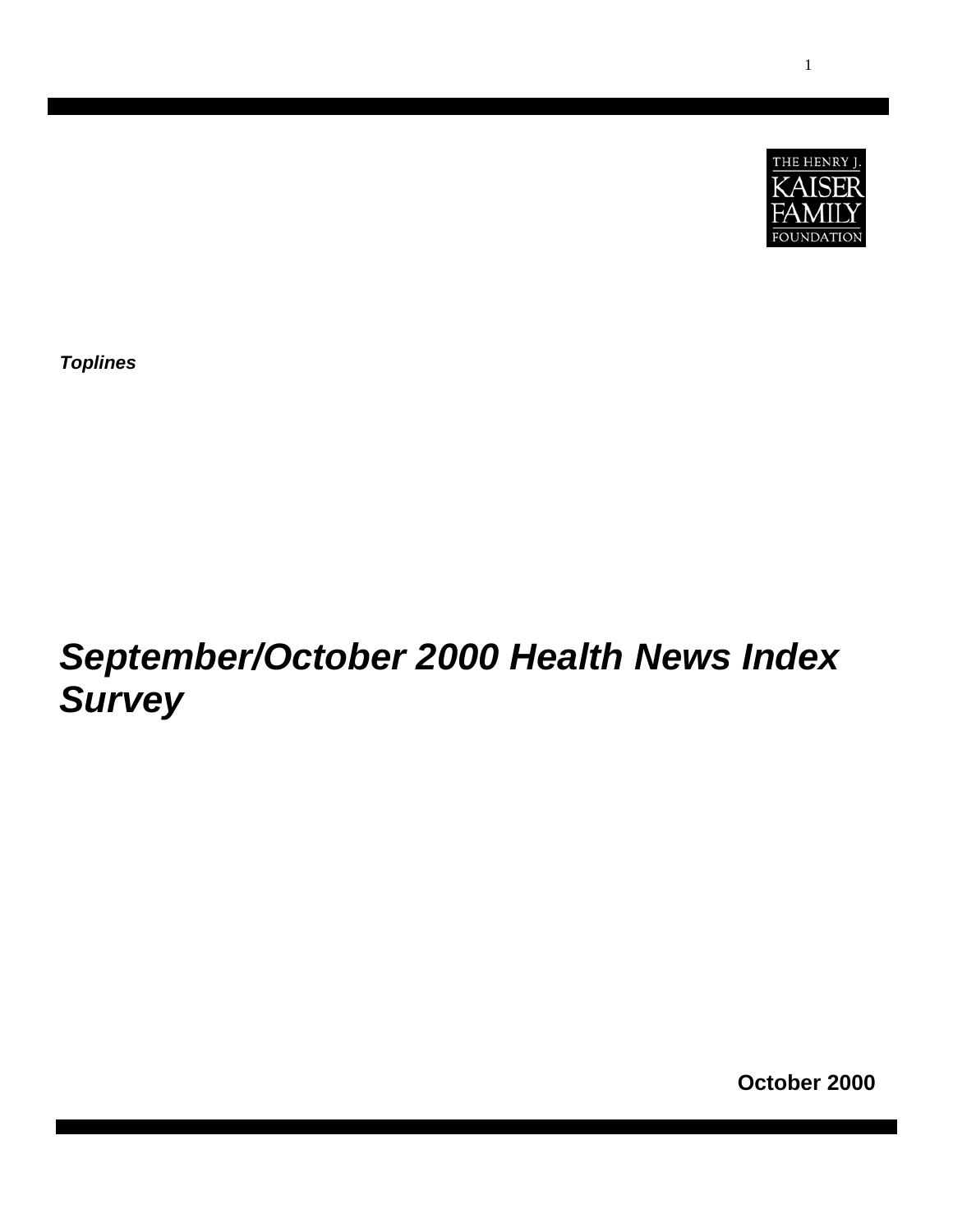## **Methodology**

The Kaiser Family Foundation *Health News Index Survey* was designed and analyzed by researchers from the Kaiser Family Foundation and the Harvard School of Public Health. Fieldwork was conducted by telephone by Princeton Survey Research Associates International between September 29 and October 2, 2000, among a nationally representative random sample of 949 adults ages 18 and over.

The margin of sampling error for the survey is plus or minus 3 percentage points for total respondents. For results based on smaller subsets of respondents the margin of sampling error is higher. Note that sampling error is only one of many potential sources of error in this or any other public opinion poll.

Values less than 0.5% are indicated by an asterisk (\*). "VOL" indicates that a response was volunteered by respondent, not an explicitly offered choice.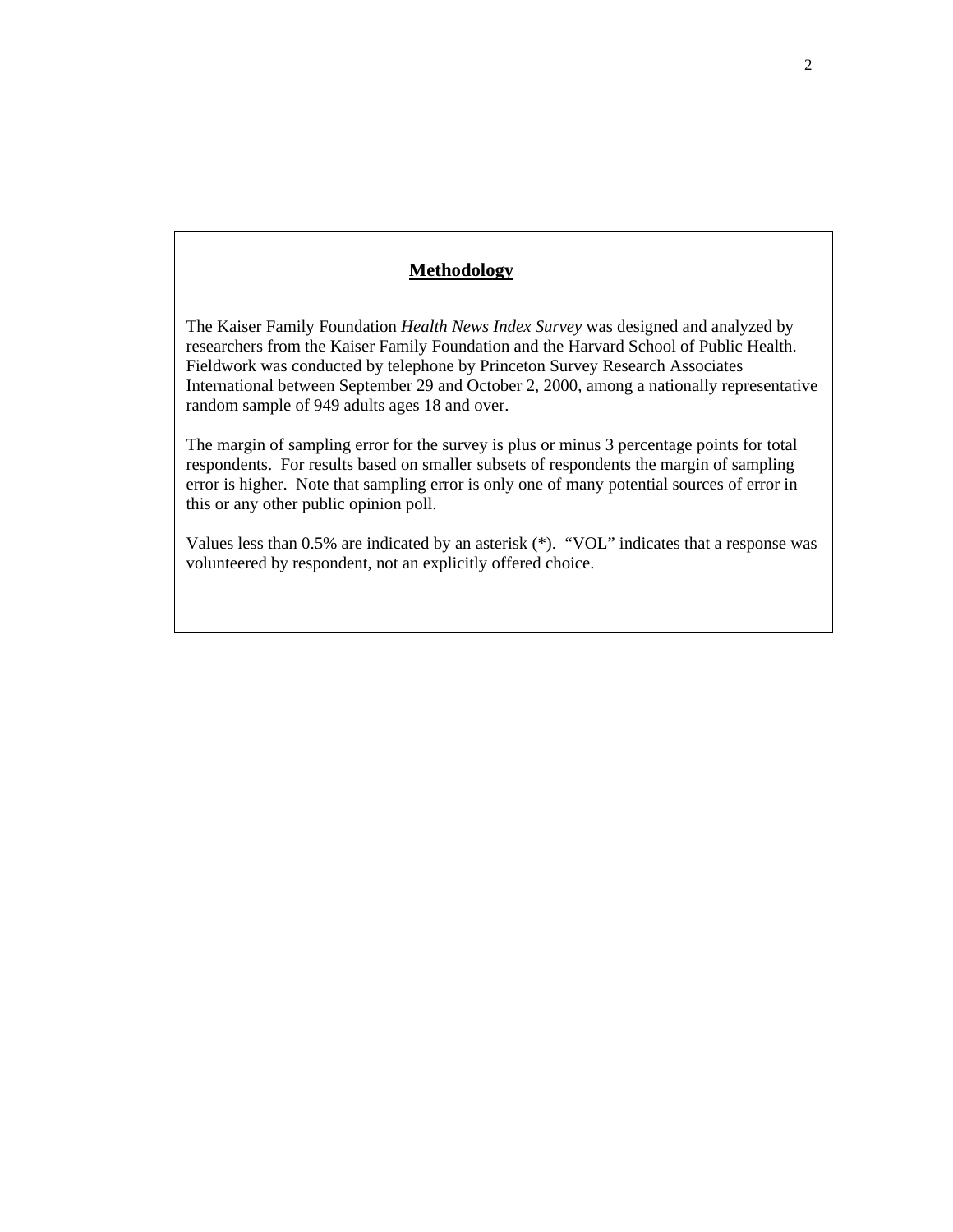1. To begin... What do you think is the most important problem in health or health care for the government to address? Is there another health problem you think is almost as important?

| Total          |                                                   |  |  |  |  |
|----------------|---------------------------------------------------|--|--|--|--|
| <b>Mention</b> |                                                   |  |  |  |  |
| 14             | Cost of health care                               |  |  |  |  |
| 12             | Senior citizens' care/ issues                     |  |  |  |  |
| 10             | Cost of prescription drugs/medicines              |  |  |  |  |
|                | Policy/social issues – other specified            |  |  |  |  |
| 8              |                                                   |  |  |  |  |
| 7              | Universal coverage/<br>coverage for the uninsured |  |  |  |  |
| 6              | Medicare*                                         |  |  |  |  |
| 6              | HMO/Managed care concerns                         |  |  |  |  |
| 5              | Coverage for prescription drugs                   |  |  |  |  |

NOTE: "Don't know" and responses mentioned by less than 5 percent are not shown.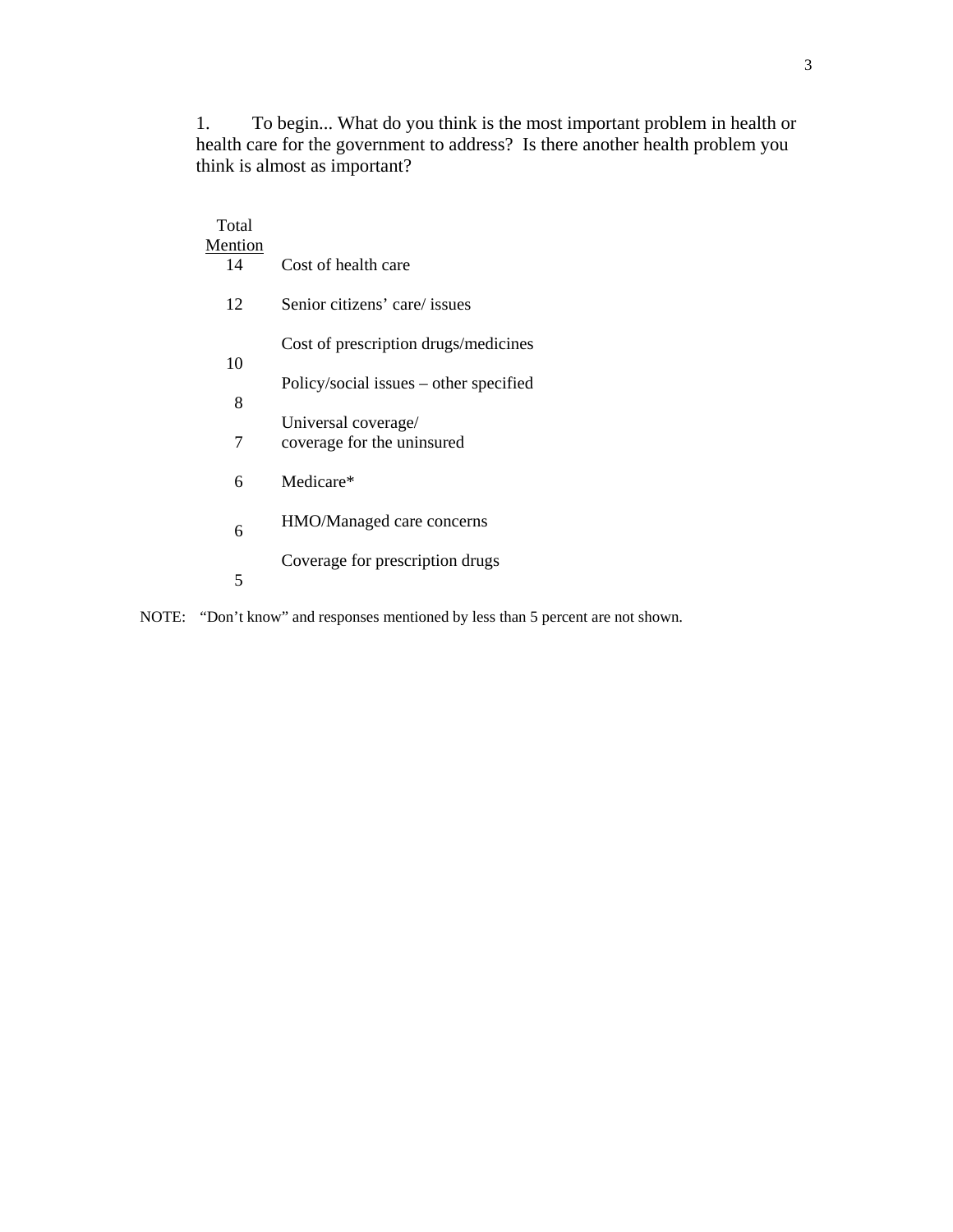2. Now I'm going to read you a list of some stories covered by news organizations in the last month or so. As I read each one, tell me if you happened to follow this news story very closely, fairly closely, not too closely, or not at all closely. (First,) how closely did you follow this story…? **(INSERT--READ AND RANDOMIZE)** 

|    |                                                                                                                           | Very<br><b>Closely</b> | Fairly<br>Closely | Not Too<br>Closely | Not At<br>All<br>Closely | DK/<br><u>Ref</u> . |
|----|---------------------------------------------------------------------------------------------------------------------------|------------------------|-------------------|--------------------|--------------------------|---------------------|
| a. | Recall of Firestone tires on Ford<br>Explorer sports utility vehicles<br>because of safety problems                       | 45                     | 39                | 11                 | 5                        | $\ast$              |
|    | b. Release of former Los Alamos<br>nuclear weapons scientist Wen<br>Ho Lee, who had been accused<br>of spying             | 16                     | 26                | 22                 | 33                       | $\overline{2}$      |
|    | c. Presidential candidate George<br>W. Bush's plan to help the<br>elderly pay for prescription drugs                      | 22                     | 32                | 24                 | 21                       | $\overline{2}$      |
|    | d. New reports about the cost of<br>health insurance premiums that<br>employers pay for their workers                     | 16                     | 26                | 21                 | 34                       | 3                   |
| e. | The Supreme Court's decision to<br>temporarily stop California<br>doctors from prescribing<br>marijuana for medicinal use | 10                     | 19                | 22                 | 45                       | 3                   |
| f. | Government decision about the<br>use of federal funding for stem<br>cell research                                         | 6                      | 14                | 19                 | 56                       | 5                   |
| g. | A new government study's<br>findings about adult diabetes in<br>the U.S.                                                  | 12                     | 19                | 18                 | 47                       | 3                   |
|    | h. Presidential and vice presidential<br>candidates Gore and<br>Lieberman's Medicare proposals                            | 22                     | 27                | 23                 | 26                       | 3                   |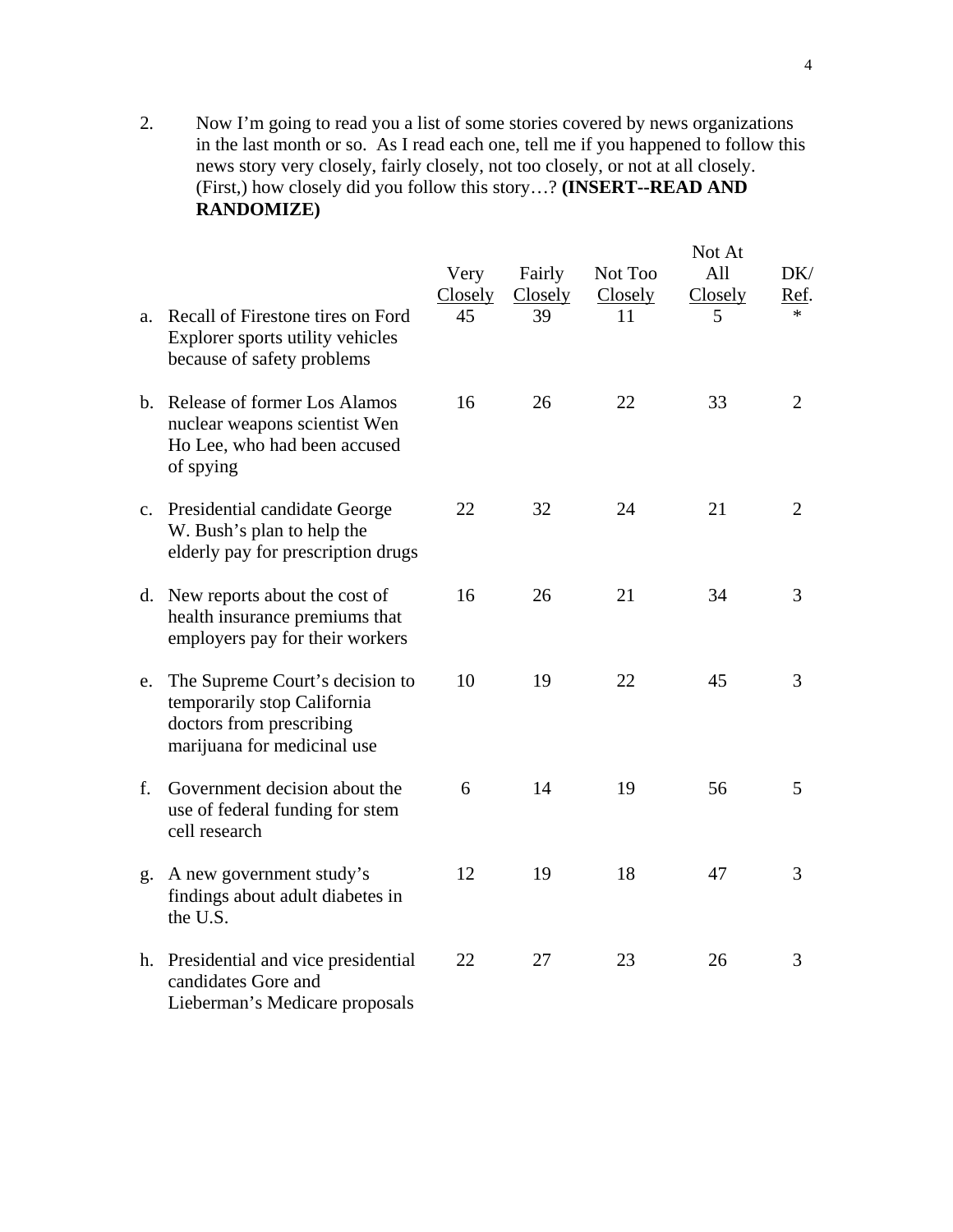**READ INTRODUCTION:** Now I have a few more questions about some of the news stories that I just mentioned. If you're not sure of an answer, that's okay. Just tell me and I'll go to the next question…

- 3. As you may know, Republican presidential candidate George W. Bush recently presented a plan to provide prescription drugs to seniors. From what you've seen or heard in the news, does Bush's plan:
	- 17 Expand the traditional Medicare program to pay directly for part of the prescription medicine costs for people age 65 and older
	- 24 Have the federal government help people age 65 and over to buy PRIVATE health insurance plans that would pay part of their prescription medicine costs? (*correct answer)*
	- 59 Don't know/Refused
- 4. As you may know, Democratic presidential candidate Al Gore recently presented a plan to provide prescription drugs to seniors. From what you've seen or heard in the news, does Gore's plan:
	- 27 Expand the traditional Medicare program to pay directly for part of the prescription medicine costs for people age 65 and older *(correct answer)*
	- 16 Have the federal government help people age 65 and over to buy PRIVATE health insurance plans that would pay part of their prescription medicine costs?
	- 57 Don't know/Refused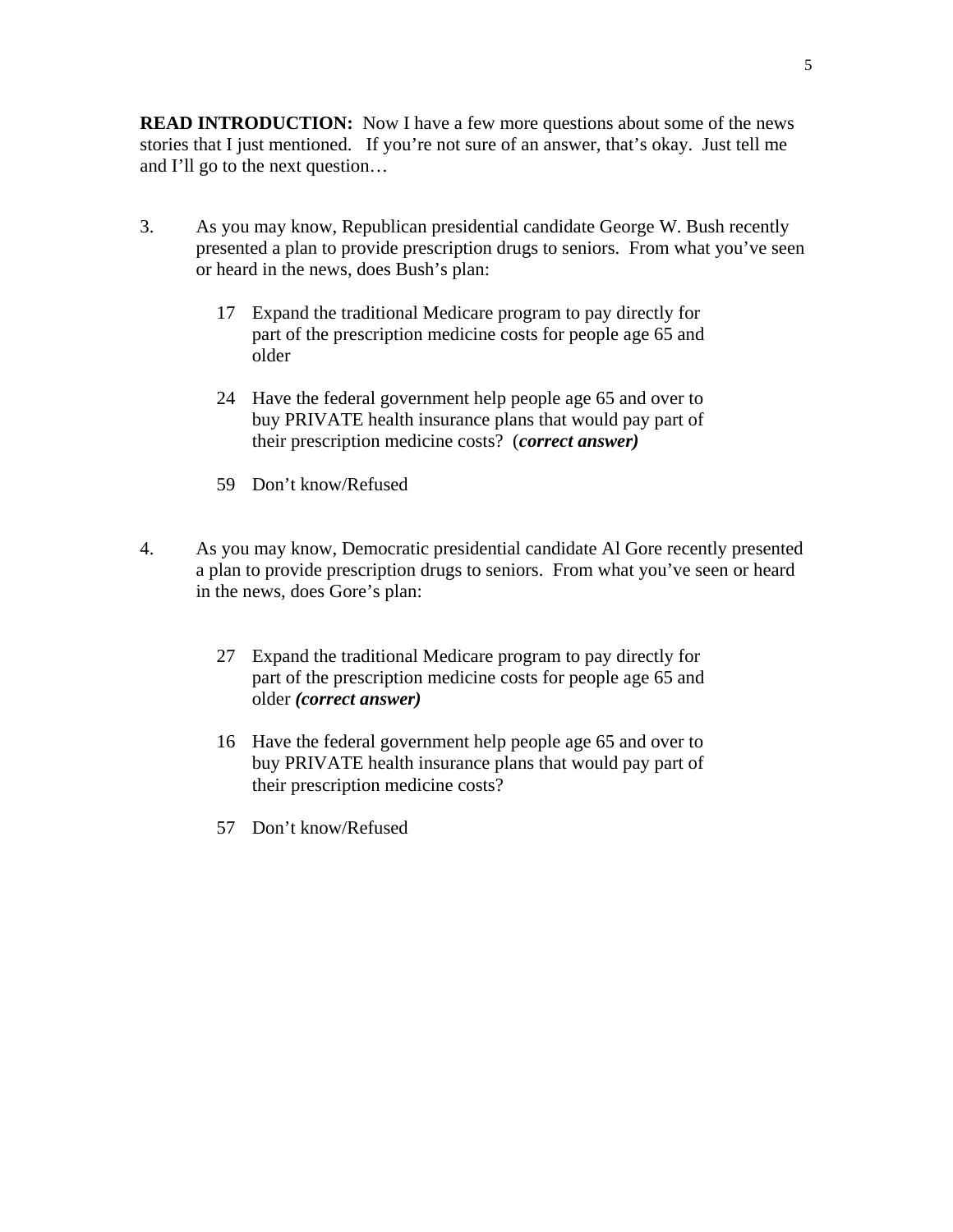- 5. From what you may have seen or heard in the news in the last month, have the health insurance premiums employers in the U. S. pay for their workers increased faster, slower, or about the same as they have in the previous years?
	- 29 Faster *(correct answer)*
	- 11 Slower
	- 27 About the same
	- 33 Don't Know/Refused
- 6. In the past month or so, you may have seen or heard news about a new research study about diabetes done by the Centers for Disease Control and Prevention. From what you've seen or heard in the news, did this study find that the rates of adult diabetes have increased, decreased, or stayed about the same?
	- 42 Increased *(correct answer)*
	- 3 Decreased
	- 10 Stayed the same
	- 45 Don't Know/Refused
- 7. As you may know the Government recently made a decision about the use of federal funds to do research on stem cells that come from very early human embryos. From what you've seen or heard in the news, did they decide to…
	- 17 Allow scientists to use federal funds for this type of research *(correct answer)*
	- 18 Continue to ban the use of federal funds for this type of research
	- 65 Don't Know/Refused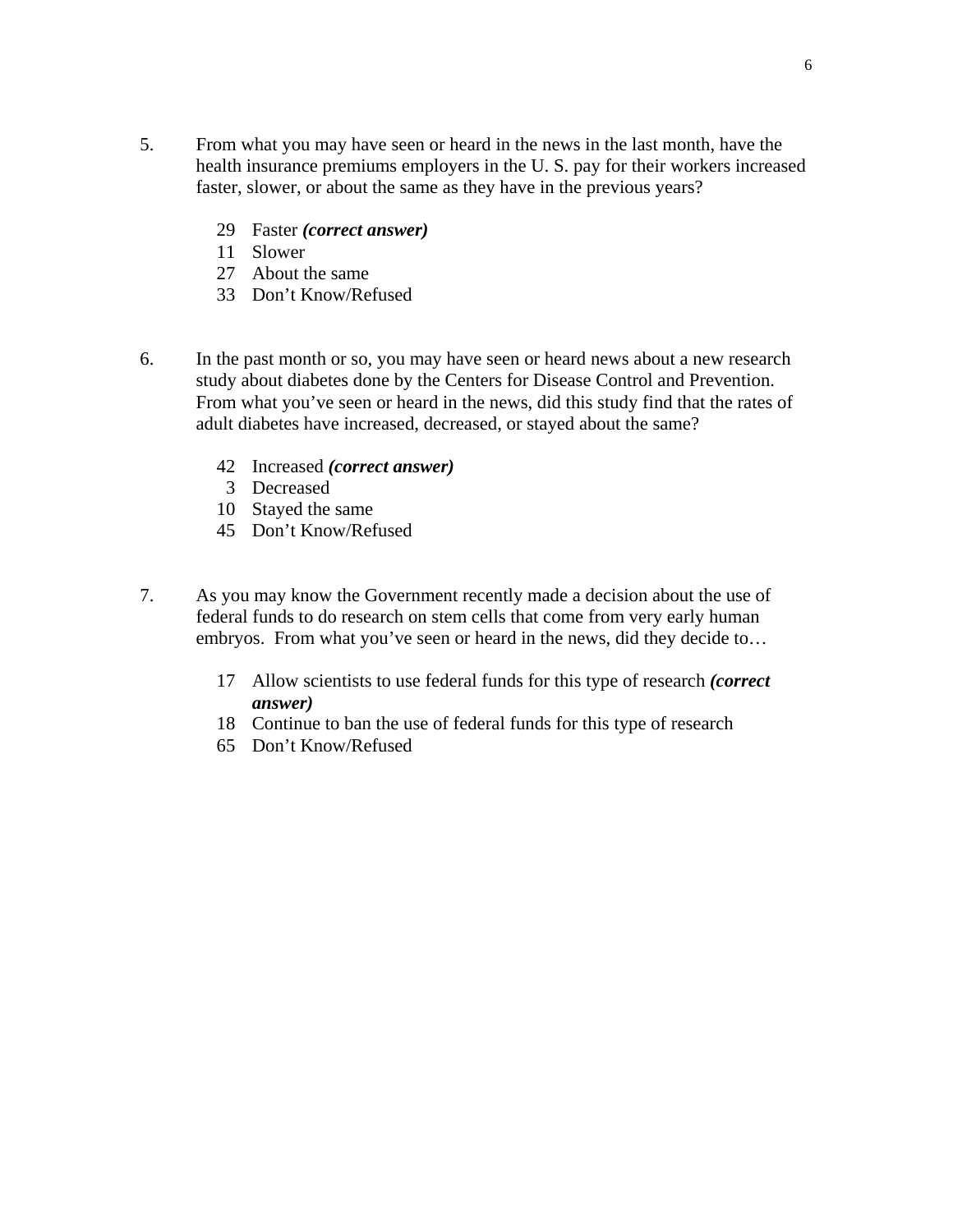### **DEMOGRAPHICS:**

### D1. **RECORD SEX:**

- 48 Male
- 52 Female
- D2. Finally, I have just a few questions we will use to describe the people who took part in our survey… In politics today, do you consider yourself a Republican, Democrat, or Independent?
	- 26 Republican
	- 32 Democrat
	- 28 Independent
	- 8 No preference/Not interested in politics
	- 1 Other party
	- 3 Don't know
	- 2 Refused
- D3. What is the LAST grade or class that you COMPLETED in school? **(DO NOT READ)**
	- 3 None, or grade 1-8
	- 12 High school incomplete (grades 9-11)
	- 32 High school graduate (grade 12 or GED certificate)
	- 5 Business, technical, or vocational school AFTER high school
	- 23 Some college, no 4-year degree
	- 17 College graduate (B.S., B.A. or other 4-year degree)
	- 7 Post-graduate training or professional schooling after college (e.g., toward a master's degree or Ph.D; law or medical school)
	- \* Don't Know
	- 1 Refused
- D4. What is your age?
	- 21 18-29
	- 41 30-49
	- 21 50-64
	- 15 65+
	- 2 Don't know/Refused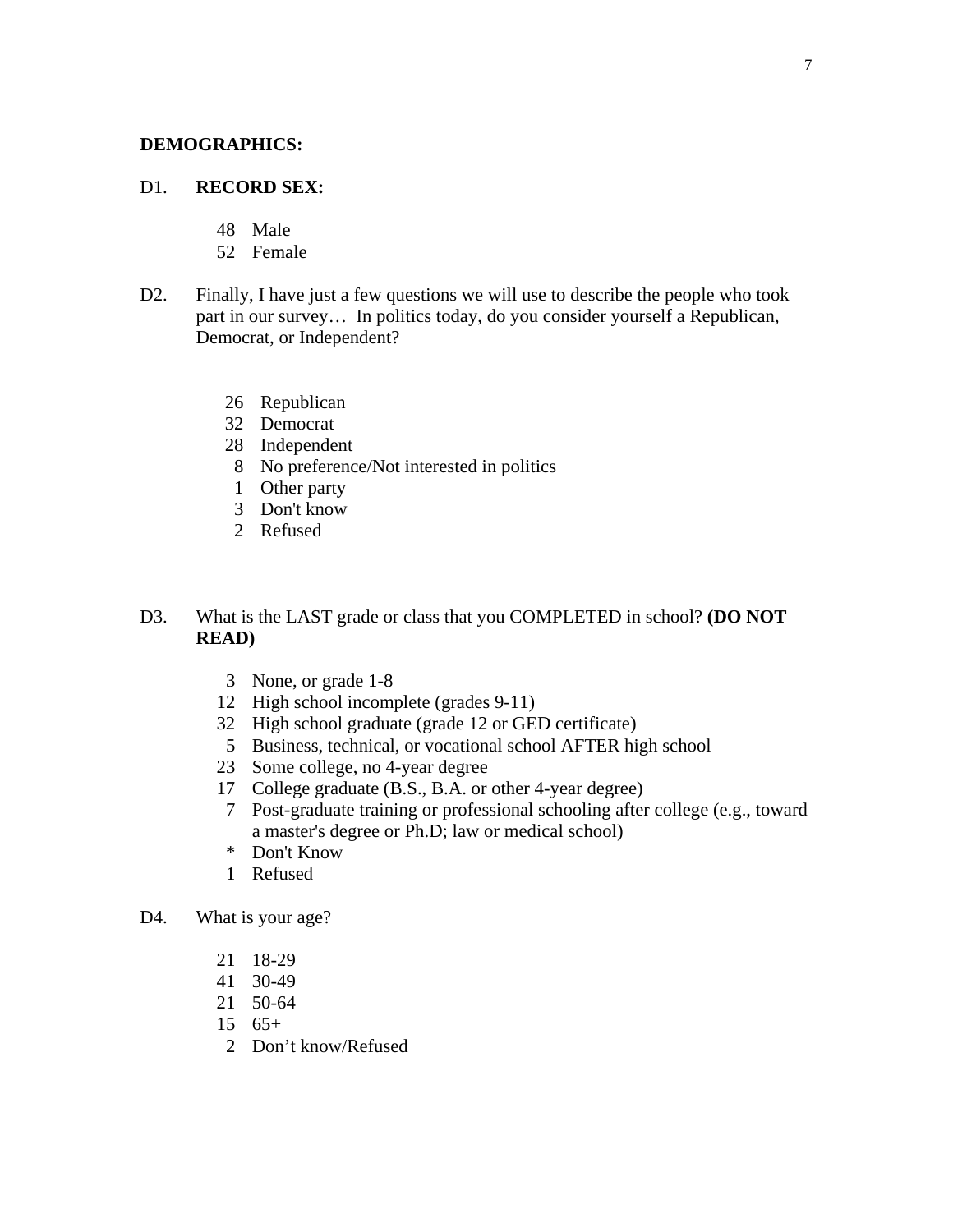- D5. Last year -- that is, in 1999 -- what was your total family income from all sources, before taxes? Just stop me when I get to the right category. **(READ)**
	- 8 Less than \$10,000
	- 10 \$10,000 to under \$20,000
	- 14 \$20,000 to under \$30,000
	- 20 \$30,000 to under \$50,000
	- 16 \$50,000 to under \$75,000
	- 6 \$75,000 to under \$100,000
	- 5 \$100,000 to under \$200,000
	- 1 \$200,000 or more
	- 10 Don't know
	- 9 Refused
- D6. Are you, yourself, of Hispanic or Latino background, such as Mexican, Puerto Rican, Cuban, or some other Spanish background?
- D7. What is your race? Are you white, black, Asian or some other race? (**IF RESPONDENT SAYS HISPANIC ASK**: Do you consider yourself a white Hispanic or a black Hispanic?
	- 74 White, Non Hispanic
	- 24 Total Non-White
		- 11 Black or African-American
		- 9 Hispanic
		- 2 Asian
		- 2 Other or mixed race
	- 2 Don't know/Refused